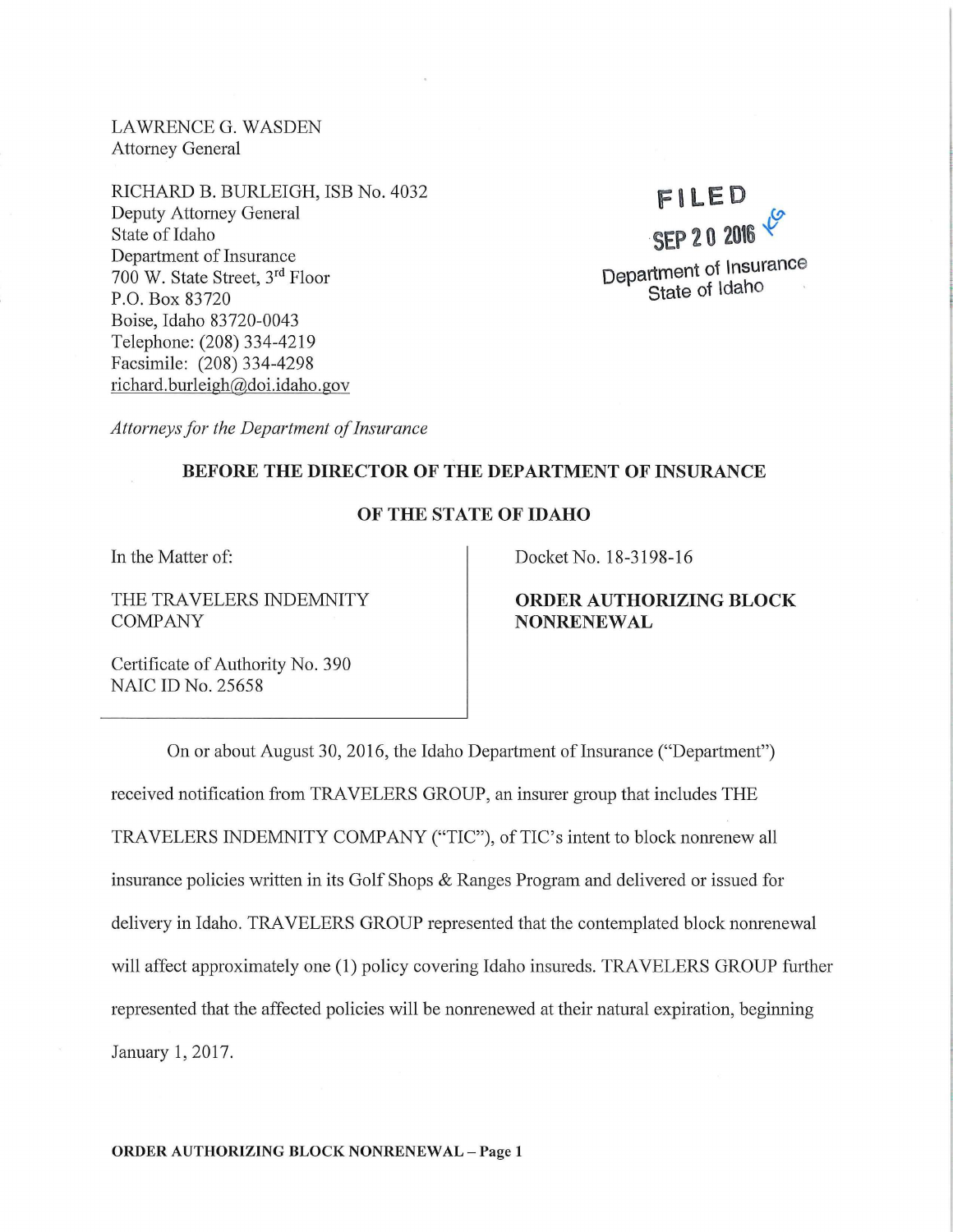The Director, having reviewed the foregoing and the requirements of Idaho Code § 41- 1841(1), and acting pursuant to the authority set forth in Idaho Code§ 41-210(2),

THE DIRECTOR HEREBY FINDS that the proposed effective date of the contemplated block nonrenewal complies with the one hundred twenty (120) day notice requirement to the Director, as set forth in Idaho Code § 41-1841(1).

NOW THEREFORE, IT IS HEREBY ORDERED that TIC is authorized, pursuant to Idaho Code § 41-1841, to effectuate a block nonrenewal of its Golf Shops & Ranges Program insurance policies delivered or issued for delivery in Idaho, which, based on representations made to the Department, will affect approximately one (1) policy covering Idaho insureds. TIC shall begin nonrenewing the affected policies at each policy's natural expiration date occurring on or after January 1, 2017. TIC shall provide advance notice to policyholders affected by the nonrenewals authorized by this order in accordance with the notice provisions included in the company's applicable insurance policies.

THIS ORDER is a final order of the Director and is EFFECTIVE IMMEDIATELY. DATED this <sup>7</sup>2<sup>*d*</sup> day of September, 2016.

> STATE OF IDAHO DEPARTMENT OF INSURANCE

1 Star Li Camer

DEAN L. CAMERON Director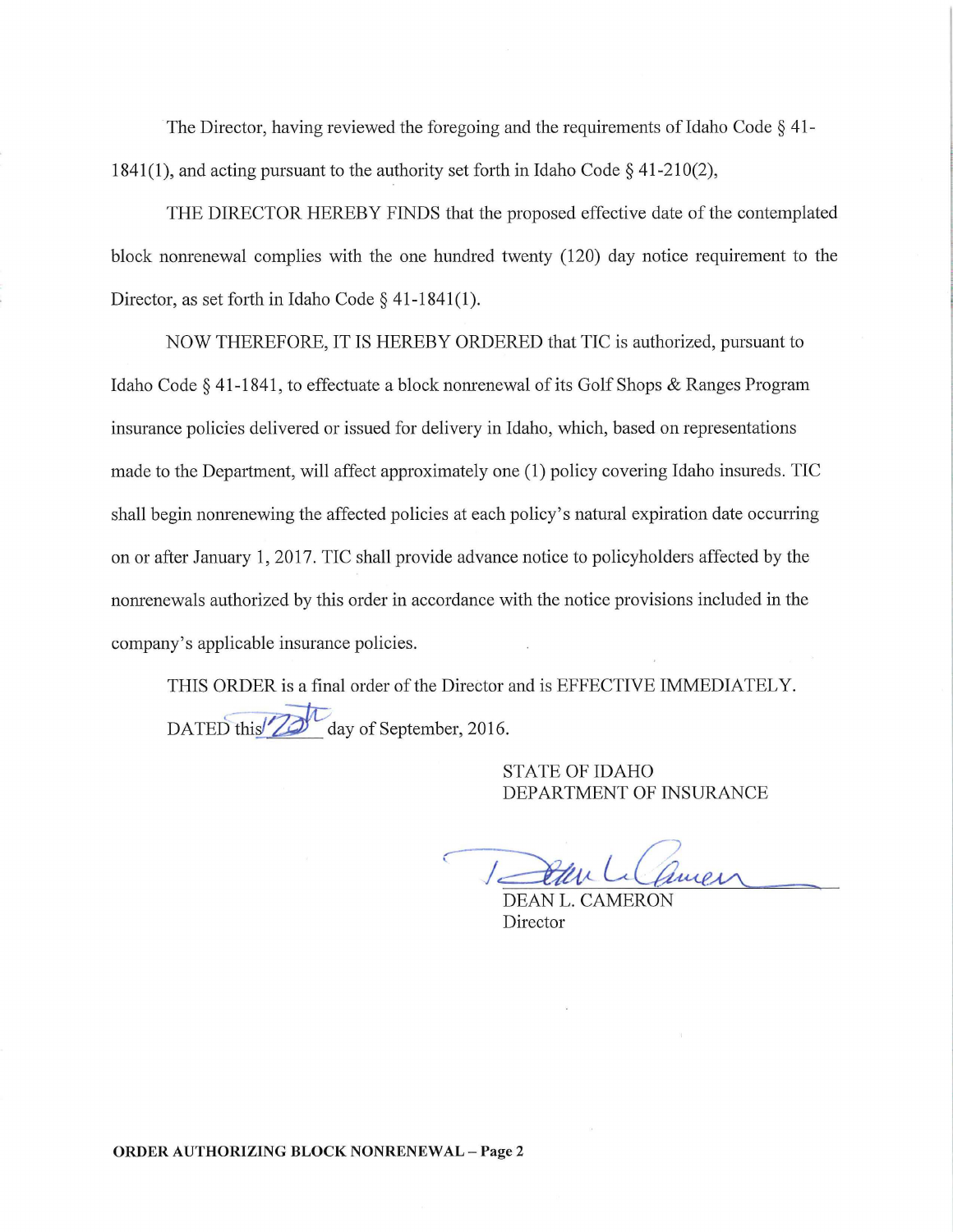#### **NOTIFICATION OF RIGHTS**

This Order constitutes a final order of the Director. Any party may file a motion for reconsideration of this final order within fourteen (14) days of the service date of this order. The Director will dispose of the petition for reconsideration within twenty-one (21) days of its receipt, or the petition will be considered denied by operation of law. *See,* Idaho Code  $§ 67-5246(4).$ 

Pursuant to Idaho Code §§ 67-5270 and 67-5272, any party aggrieved by this final order may appeal it by filing a petition for judicial review in the district court of the county in which: (1) the hearing was held; or (2) the final agency action was taken; or (3) the aggrieved party resides or operates its principal place of business in Idaho; or (4) the real property or personal property that was the subject of the agency decision is located. An appeal must be filed within twenty-eight (28) days of: (a) the service date of this final order; or (b) an order denying a petition for reconsideration; or  $(c)$  the failure within twenty-one  $(21)$  days to grant or deny a petition for reconsideration, whichever is later. *See,* Idaho Code § 67-5273. The filing of a petition for judicial review does not itself stay the effectiveness or enforcement of the order under appeal.